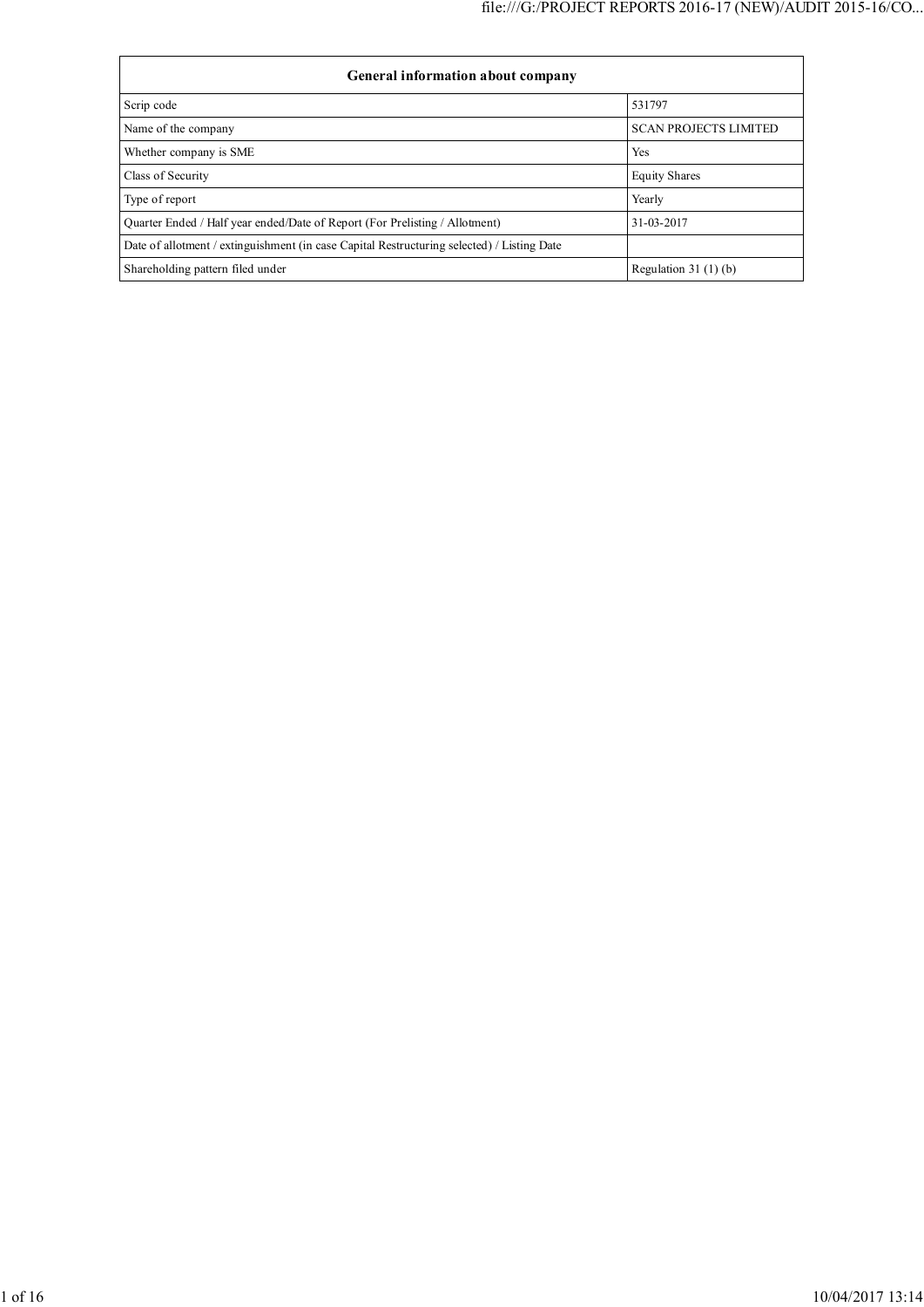| Sr. No. | Particular                                                                             | Yes/No         |
|---------|----------------------------------------------------------------------------------------|----------------|
|         | Whether the Listed Entity has issued any partly paid up shares?                        | Yes            |
|         | Whether the Listed Entity has issued any Convertible Securities?                       | N <sub>0</sub> |
|         | Whether the Listed Entity has issued any Warrants?                                     | N <sub>0</sub> |
|         | Whether the Listed Entity has any shares against which depository receipts are issued? | No             |
|         | Whether the Listed Entity has any shares in locked-in?                                 | N <sub>0</sub> |
| 6       | Whether any shares held by promoters are pledge or otherwise encumbered?               | N <sub>0</sub> |
|         | Whether company has equity shares with differential voting rights?                     | No             |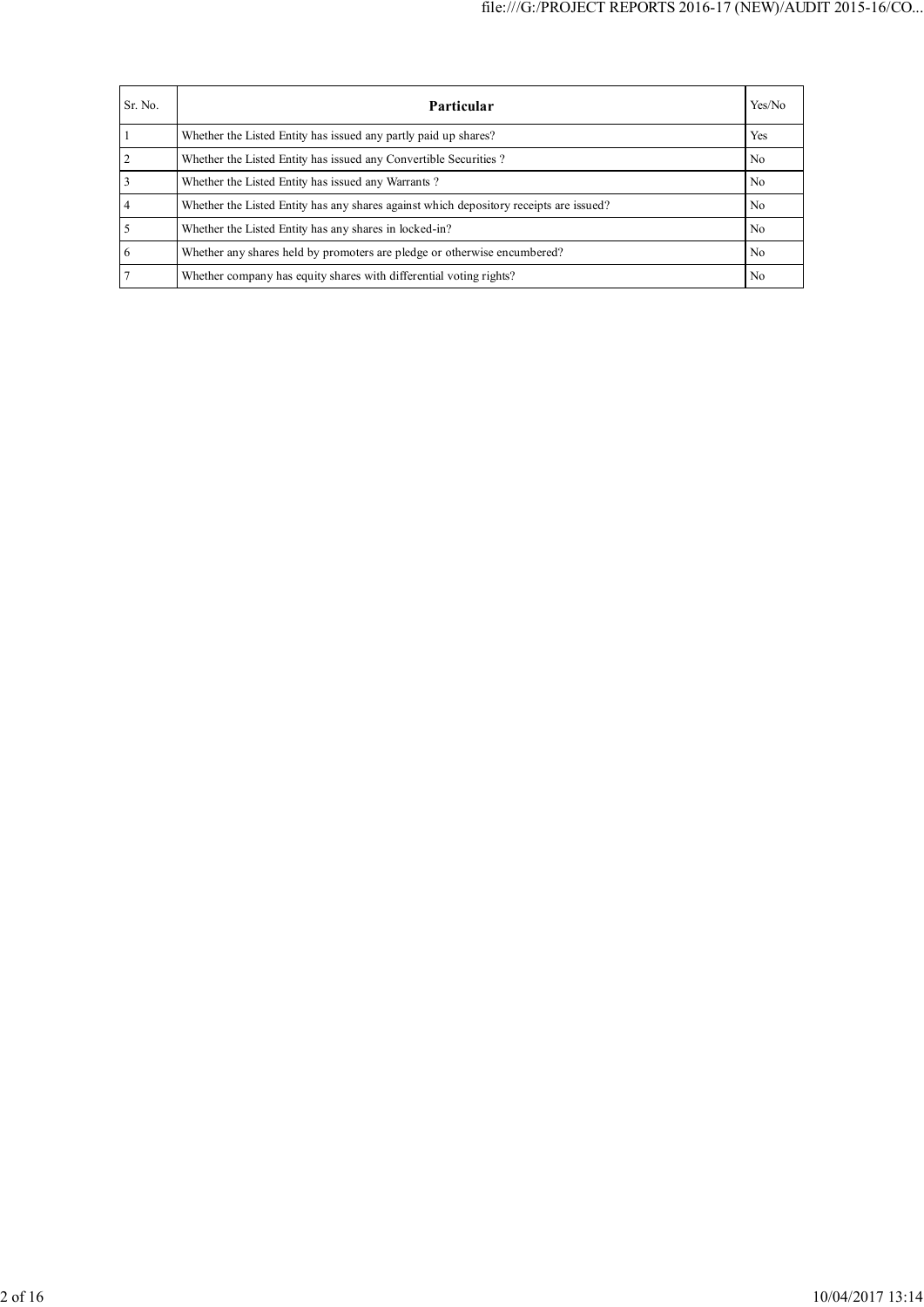|                 | Table I - Summary Statement holding of specified securities |                                  |                                   |                            |                          |                           |                                                  |                                                                  |               |               |                     |  |
|-----------------|-------------------------------------------------------------|----------------------------------|-----------------------------------|----------------------------|--------------------------|---------------------------|--------------------------------------------------|------------------------------------------------------------------|---------------|---------------|---------------------|--|
|                 |                                                             |                                  | No. of                            | No. Of<br>Partly           | No. Of<br>shares         | Total nos.<br>shares held | Shareholding as<br>a % of total no.<br>of shares | Number of Voting Rights held in each<br>class of securities (IX) |               |               |                     |  |
| Category<br>(I) | Category of<br>shareholder                                  | Nos. Of<br>shareholders<br>(III) | fully paid<br>up equity<br>shares | paid-up<br>equity          | underlying<br>Depository | $(VII) =$                 | (calculated as<br>per SCRR,                      | No of Voting (XIV) Rights                                        |               |               | Total as a          |  |
| $(\mathbb{I})$  |                                                             |                                  | held (IV)                         | shares<br>$\text{held}(V)$ | Receipts<br>(VI)         | $(IV)+(V)+$<br>(VI)       | 1957) (VIII) As<br>$a\%$ of<br>$(A+B+C2)$        | Class eg:<br>X                                                   | Class<br>eg:y | Total         | $%$ of<br>$(A+B+C)$ |  |
| (A)             | Promoter &<br>Promoter<br>Group                             | 9                                | 1846700                           | $\theta$                   |                          | 1846700                   | 64.27                                            | 1846700                                                          |               | 1846700 64.27 |                     |  |
| (B)             | Public                                                      | 233                              | 1026600                           | $\theta$                   |                          | 1026600                   | 35.73                                            | 1026600                                                          |               | 1026600       | 35.73               |  |
| (C)             | Non<br>Promoter-<br>Non Public                              |                                  |                                   |                            |                          |                           |                                                  |                                                                  |               |               |                     |  |
| (C1)            | <b>Shares</b><br>underlying<br><b>DRs</b>                   |                                  |                                   |                            |                          |                           |                                                  |                                                                  |               |               |                     |  |
| (C2)            | Shares held<br>by<br>Employee<br>Trusts                     |                                  |                                   |                            |                          |                           |                                                  |                                                                  |               |               |                     |  |
|                 | Total                                                       | 242                              | 2873300                           | $\theta$                   |                          | 2873300                   | 100                                              | 2873300                                                          |               | 2873300       | 100                 |  |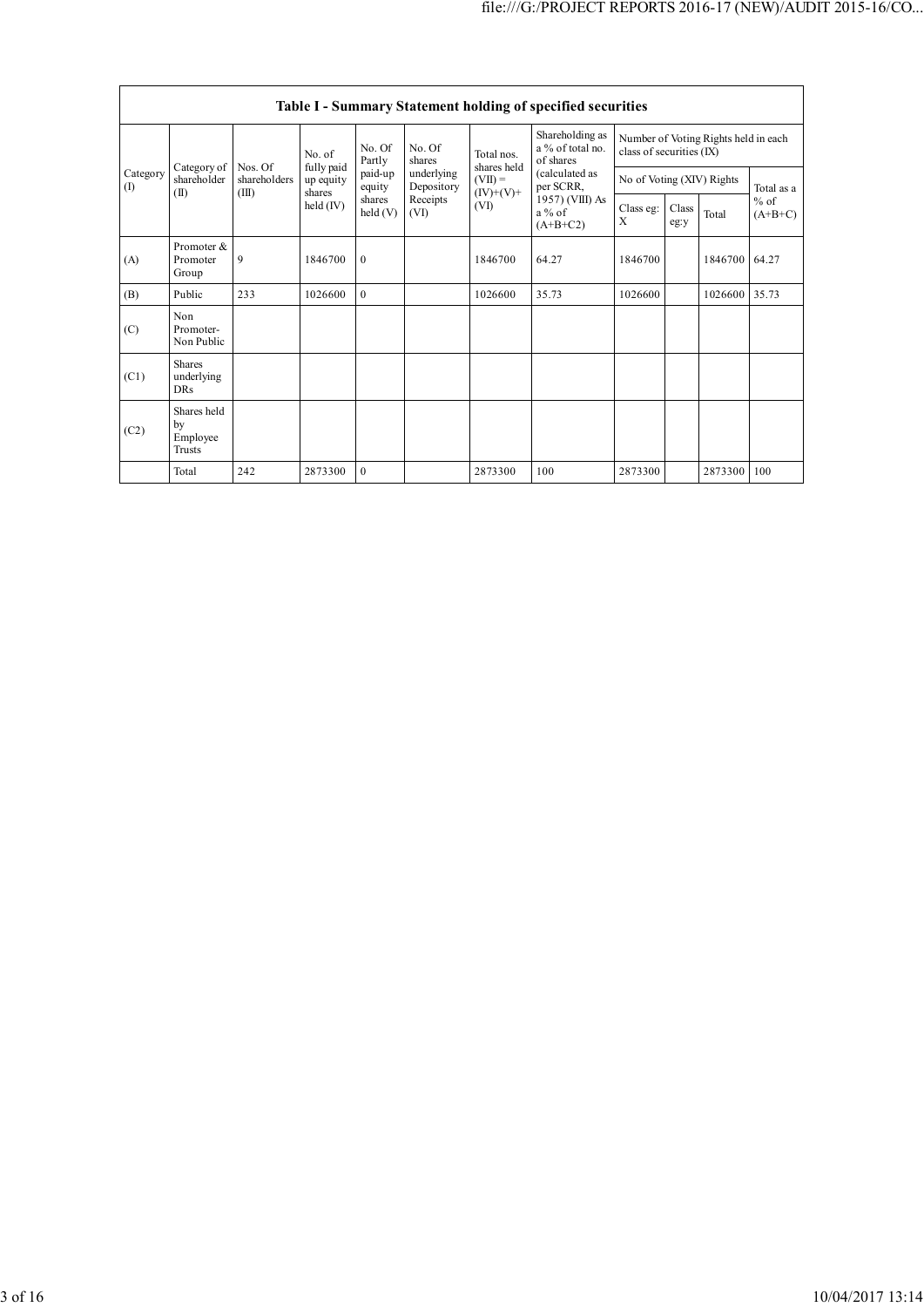|                 | Table I - Summary Statement holding of specified securities |                                                                                               |                                    |                                                              |                                                                                                            |                                          |                                                      |                                                                               |                                                      |                                       |
|-----------------|-------------------------------------------------------------|-----------------------------------------------------------------------------------------------|------------------------------------|--------------------------------------------------------------|------------------------------------------------------------------------------------------------------------|------------------------------------------|------------------------------------------------------|-------------------------------------------------------------------------------|------------------------------------------------------|---------------------------------------|
| Category<br>(1) | Category of<br>shareholder<br>(II)                          | No. Of<br>No. of<br><b>Shares</b><br><b>Shares</b><br>Underlying<br>Underlying<br>Outstanding |                                    | No. Of<br>Shares<br>Underlying<br>Outstanding<br>convertible | Shareholding,<br>as a % assuming<br>full conversion<br>of convertible<br>securities (as a<br>percentage of | Number of<br>Locked in<br>shares $(XII)$ |                                                      | Number of<br><b>Shares</b><br>pledged or<br>otherwise<br>encumbered<br>(XIII) |                                                      | Number of<br>equity shares<br>held in |
|                 |                                                             | convertible<br>securities $(X)$                                                               | Outstanding<br>Warrants<br>$(X_i)$ | securities and<br>No. Of<br>Warrants (Xi)<br>(a)             | diluted share<br>capital) (XI)=<br>$(VII)+(X)$ As a<br>% of $(A+B+C2)$                                     | No.<br>(a)                               | As a $%$<br>of total<br><b>Shares</b><br>held<br>(b) | No.<br>(a)                                                                    | As a $%$<br>of total<br><b>Shares</b><br>held<br>(b) | dematerialized<br>form (XIV)          |
| (A)             | Promoter &<br>Promoter<br>Group                             |                                                                                               |                                    |                                                              | 64.27                                                                                                      |                                          |                                                      |                                                                               |                                                      | 1846700                               |
| (B)             | Public                                                      |                                                                                               |                                    |                                                              | 35.73                                                                                                      |                                          |                                                      |                                                                               |                                                      | 518500                                |
| (C)             | Non<br>Promoter-<br>Non Public                              |                                                                                               |                                    |                                                              |                                                                                                            |                                          |                                                      |                                                                               |                                                      |                                       |
| (C1)            | <b>Shares</b><br>underlying<br><b>DRs</b>                   |                                                                                               |                                    |                                                              |                                                                                                            |                                          |                                                      |                                                                               |                                                      |                                       |
| (C2)            | Shares held<br>by<br>Employee<br>Trusts                     |                                                                                               |                                    |                                                              |                                                                                                            |                                          |                                                      |                                                                               |                                                      |                                       |
|                 | Total                                                       |                                                                                               |                                    |                                                              | 100                                                                                                        |                                          |                                                      |                                                                               |                                                      | 2365200                               |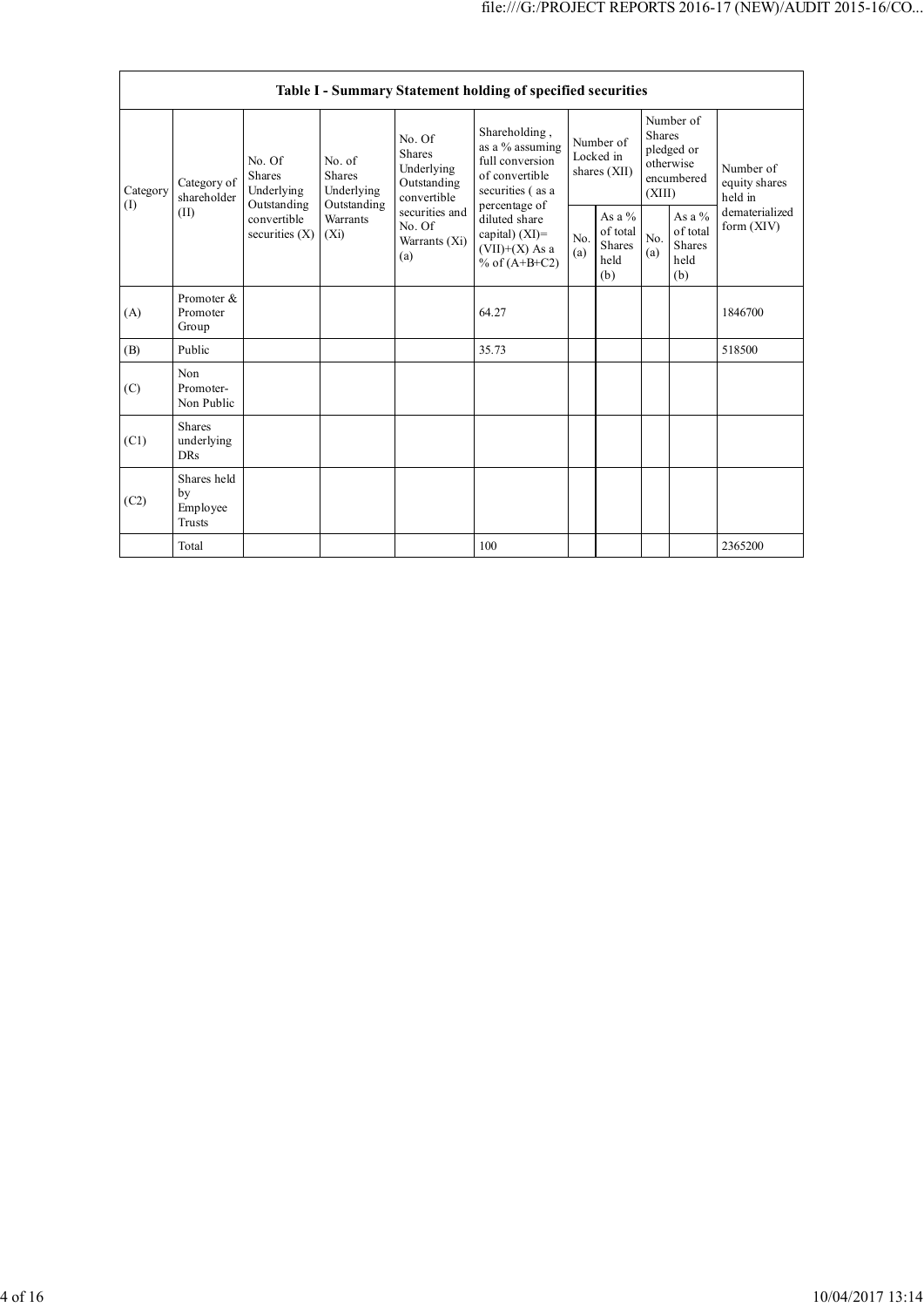|                                                                                             | Table II - Statement showing shareholding pattern of the Promoter and Promoter Group                                |                                  |                                   |                             |                                    |                      |                                                                                    |                                                                  |               |               |                                 |
|---------------------------------------------------------------------------------------------|---------------------------------------------------------------------------------------------------------------------|----------------------------------|-----------------------------------|-----------------------------|------------------------------------|----------------------|------------------------------------------------------------------------------------|------------------------------------------------------------------|---------------|---------------|---------------------------------|
|                                                                                             |                                                                                                                     |                                  | No. of                            | No. Of<br>Partly            | No. Of                             | Total nos.<br>shares | Shareholding<br>as a % of<br>total no. of<br>shares<br>(calculated as<br>per SCRR, | Number of Voting Rights held in<br>each class of securities (IX) |               |               |                                 |
| Sr.                                                                                         | Category & Name<br>of the<br>Shareholders (I)                                                                       | Nos. Of<br>shareholders<br>(III) | fully paid<br>up equity<br>shares | paid-up<br>equity<br>shares | shares<br>underlying<br>Depository | held (VII)           |                                                                                    | No of Voting (XIV) Rights                                        |               |               | Total<br>as a $%$               |
|                                                                                             |                                                                                                                     |                                  | held $(IV)$                       | held<br>(V)                 | Receipts<br>(VI)                   | $(IV)+(V)+$<br>(VI)  | 1957) (VIII)<br>As a % of<br>$(A+B+C2)$                                            | Class eg:<br>Χ                                                   | Class<br>eg:y | Total         | of<br>Total<br>Voting<br>rights |
| A                                                                                           | Table II - Statement showing shareholding pattern of the Promoter and Promoter Group                                |                                  |                                   |                             |                                    |                      |                                                                                    |                                                                  |               |               |                                 |
| (1)                                                                                         | Indian                                                                                                              |                                  |                                   |                             |                                    |                      |                                                                                    |                                                                  |               |               |                                 |
| (a)                                                                                         | Individuals/Hindu<br>undivided Family                                                                               | 8                                | 1716070                           | $\mathbf{0}$                |                                    | 1716070              | 59.72                                                                              | 1716070                                                          |               | 1716070       | 59.72                           |
| (d)                                                                                         | Any Other<br>(specify)                                                                                              | $\mathbf{1}$                     | 130630                            | $\mathbf{0}$                |                                    | 130630               | 4.55                                                                               | 130630                                                           |               | 130630        | 4.55                            |
| Sub-Total<br>(A)(1)                                                                         |                                                                                                                     | 9                                | 1846700                           | $\mathbf{0}$                |                                    | 1846700              | 64.27                                                                              | 1846700                                                          |               | 1846700       | 64.27                           |
| (2)                                                                                         | Foreign                                                                                                             |                                  |                                   |                             |                                    |                      |                                                                                    |                                                                  |               |               |                                 |
| Total<br>Shareholding<br>of Promoter<br>and Promoter<br>Group<br>$(A)= (A)$<br>$(1)+(A)(2)$ |                                                                                                                     | 9                                | 1846700                           | $\mathbf{0}$                |                                    | 1846700              | 64.27                                                                              | 1846700                                                          |               | 1846700       | 64.27                           |
| B                                                                                           | Table III - Statement showing shareholding pattern of the Public shareholder                                        |                                  |                                   |                             |                                    |                      |                                                                                    |                                                                  |               |               |                                 |
| (1)                                                                                         | Institutions                                                                                                        |                                  |                                   |                             |                                    |                      |                                                                                    |                                                                  |               |               |                                 |
| (3)                                                                                         | Non-institutions                                                                                                    |                                  |                                   |                             |                                    |                      |                                                                                    |                                                                  |               |               |                                 |
| (a(i))                                                                                      | Individuals -<br>i.Individual<br>shareholders<br>holding nominal<br>share capital up to<br>Rs. 2 lakhs.             | 210                              | 507100                            | $\mathbf{0}$                |                                    | 507100               | 17.65                                                                              | 507100                                                           |               | 507100        | 17.65                           |
| (a(ii))                                                                                     | Individuals - ii.<br>Individual<br>shareholders<br>holding nominal<br>share capital in<br>excess of Rs. 2<br>lakhs. | 20                               | 482300                            | $\mathbf{0}$                |                                    | 482300               | 16.79                                                                              | 482300                                                           |               | 482300        | 16.79                           |
| (e)                                                                                         | Any Other<br>(specify)                                                                                              | $\mathfrak{Z}$                   | 37200                             | $\boldsymbol{0}$            |                                    | 37200                | 1.29                                                                               | 37200                                                            |               | 37200         | 1.29                            |
| Sub-Total<br>(B)(3)                                                                         |                                                                                                                     | 233                              | 1026600                           | $\mathbf{0}$                |                                    | 1026600              | 35.73                                                                              | 1026600                                                          |               | 1026600       | 35.73                           |
| Total Public<br>Shareholding<br>$(B)= (B)$<br>$(1)+(B)$<br>$(2)+(B)(3)$                     |                                                                                                                     | 233                              | 1026600                           | $\mathbf{0}$                |                                    | 1026600              | 35.73                                                                              | 1026600                                                          |               | 1026600 35.73 |                                 |
| $\mathbf C$                                                                                 | Table IV - Statement showing shareholding pattern of the Non Promoter- Non Public shareholder                       |                                  |                                   |                             |                                    |                      |                                                                                    |                                                                  |               |               |                                 |
| Total (<br>$A+B+C2$ )                                                                       |                                                                                                                     | 242                              | 2873300                           | $\mathbf{0}$                |                                    | 2873300              | 100                                                                                | 2873300                                                          |               | 2873300       | 100                             |
| Total<br>$(A+B+C)$                                                                          |                                                                                                                     | 242                              | 2873300                           | $\mathbf{0}$                |                                    | 2873300              | 100                                                                                | 2873300                                                          |               | 2873300       | 100                             |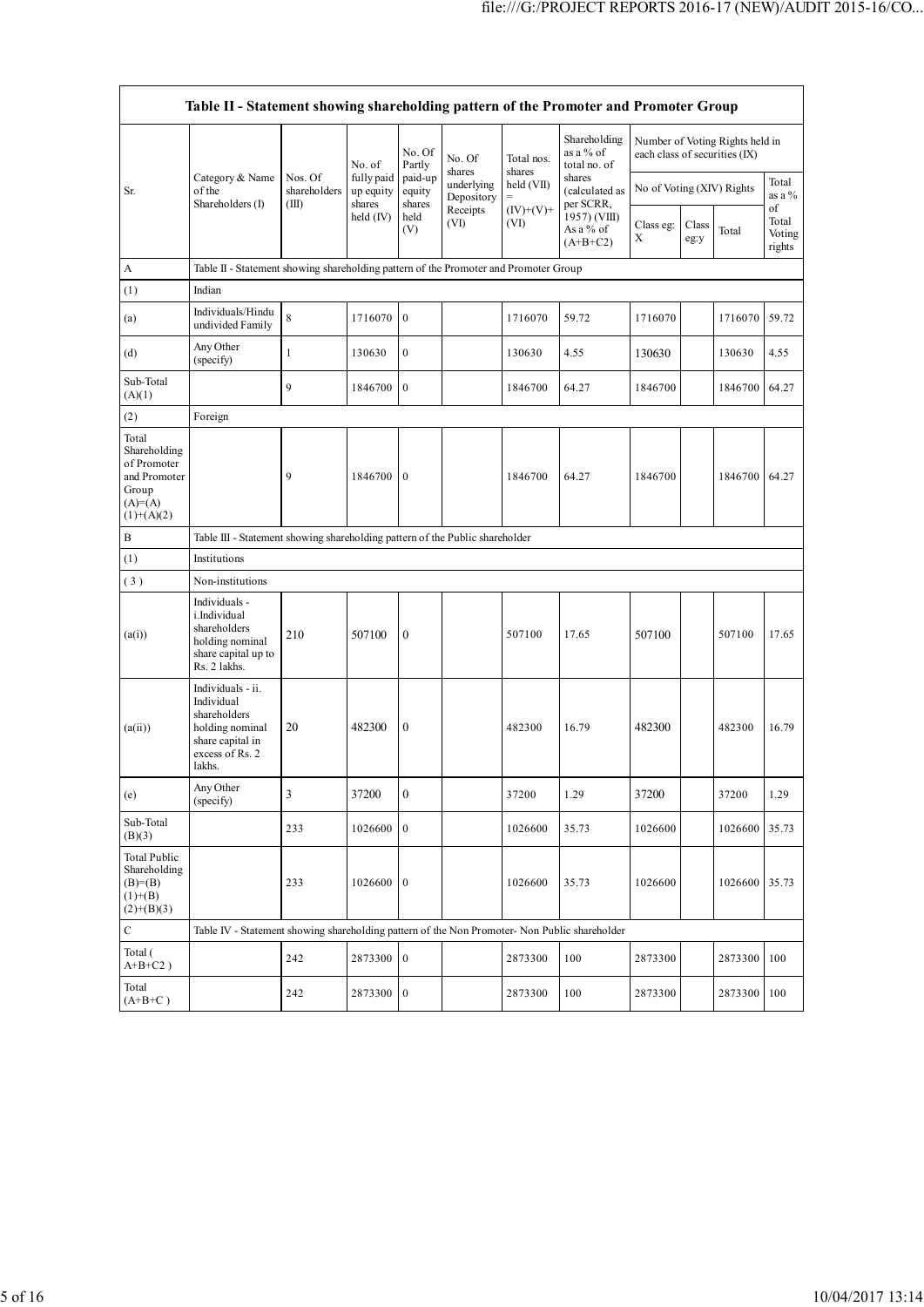| Table II - Statement showing shareholding pattern of the Promoter and Promoter Group   |                                            |                                                             |                                                                                                               |                                                                                               |                                          |                                                      |                                                                        |                                           |                                       |
|----------------------------------------------------------------------------------------|--------------------------------------------|-------------------------------------------------------------|---------------------------------------------------------------------------------------------------------------|-----------------------------------------------------------------------------------------------|------------------------------------------|------------------------------------------------------|------------------------------------------------------------------------|-------------------------------------------|---------------------------------------|
| Sr.                                                                                    | No. Of Shares<br>Underlying<br>Outstanding | No. of Shares<br>Underlying<br>Outstanding<br>Warrants (Xi) | No. Of Shares<br>Underlying<br>Outstanding<br>convertible<br>securities and<br>No. Of<br>Warrants (Xi)<br>(a) | Shareholding, as a<br>% assuming full<br>conversion of<br>convertible<br>securities (as a     | Number of<br>Locked in<br>shares $(XII)$ |                                                      | Number of<br>Shares<br>pledged or<br>otherwise<br>encumbered<br>(XIII) |                                           | Number of<br>equity shares<br>held in |
|                                                                                        | convertible<br>securities $(X)$            |                                                             |                                                                                                               | percentage of<br>diluted share<br>capital) (XI)=<br>(VII)+(X) As a %<br>of $(A+B+C2)$         | No.<br>(a)                               | As a $%$<br>of total<br><b>Shares</b><br>held<br>(b) | No.<br>(a)                                                             | As a $%$<br>of total<br>Shares<br>held(b) | dematerialized<br>form (XIV)          |
| А                                                                                      |                                            |                                                             |                                                                                                               | Table II - Statement showing shareholding pattern of the Promoter and Promoter Group          |                                          |                                                      |                                                                        |                                           |                                       |
| (1)                                                                                    | Indian                                     |                                                             |                                                                                                               |                                                                                               |                                          |                                                      |                                                                        |                                           |                                       |
| (a)                                                                                    |                                            |                                                             |                                                                                                               | 59.72                                                                                         |                                          |                                                      |                                                                        |                                           | 1716070                               |
| (d)                                                                                    |                                            |                                                             |                                                                                                               | 4.55                                                                                          |                                          |                                                      |                                                                        |                                           | 130630                                |
| Sub-Total<br>(A)(1)                                                                    |                                            |                                                             |                                                                                                               | 64.27                                                                                         |                                          |                                                      |                                                                        |                                           | 1846700                               |
| (2)                                                                                    | Foreign                                    |                                                             |                                                                                                               |                                                                                               |                                          |                                                      |                                                                        |                                           |                                       |
| Total<br>Shareholding<br>of Promoter<br>and Promoter<br>Group $(A)=A)$<br>$(1)+(A)(2)$ |                                            |                                                             |                                                                                                               | 64.27                                                                                         |                                          |                                                      |                                                                        |                                           | 1846700                               |
| $\, {\bf B}$                                                                           |                                            |                                                             |                                                                                                               | Table III - Statement showing shareholding pattern of the Public shareholder                  |                                          |                                                      |                                                                        |                                           |                                       |
| (1)                                                                                    | Institutions                               |                                                             |                                                                                                               |                                                                                               |                                          |                                                      |                                                                        |                                           |                                       |
| (3)                                                                                    | Non-institutions                           |                                                             |                                                                                                               |                                                                                               |                                          |                                                      |                                                                        |                                           |                                       |
| (a(i))                                                                                 |                                            |                                                             |                                                                                                               | 17.65                                                                                         |                                          |                                                      |                                                                        |                                           | 122500                                |
| (a(ii))                                                                                |                                            |                                                             |                                                                                                               | 16.79                                                                                         |                                          |                                                      |                                                                        |                                           | 396000                                |
| (e)                                                                                    |                                            |                                                             |                                                                                                               | 1.29                                                                                          |                                          |                                                      |                                                                        |                                           | 0                                     |
| Sub-Total<br>(B)(3)                                                                    |                                            |                                                             |                                                                                                               | 35.73                                                                                         |                                          |                                                      |                                                                        |                                           | 518500                                |
| <b>Total Public</b><br>Shareholding<br>$(B)=(B)(1)+(B)$<br>$(2)+(B)(3)$                |                                            |                                                             |                                                                                                               | 35.73                                                                                         |                                          |                                                      |                                                                        |                                           | 518500                                |
| C                                                                                      |                                            |                                                             |                                                                                                               | Table IV - Statement showing shareholding pattern of the Non Promoter- Non Public shareholder |                                          |                                                      |                                                                        |                                           |                                       |
| Total (<br>$A+B+C2$ )                                                                  |                                            |                                                             |                                                                                                               | 100                                                                                           |                                          |                                                      |                                                                        |                                           | 2365200                               |
| Total (A+B+C)                                                                          |                                            |                                                             |                                                                                                               | 100                                                                                           |                                          |                                                      |                                                                        |                                           | 2365200                               |
| Disclosure of notes on shareholding pattern                                            |                                            |                                                             |                                                                                                               |                                                                                               |                                          |                                                      |                                                                        |                                           | Textual<br>Information $(1)$          |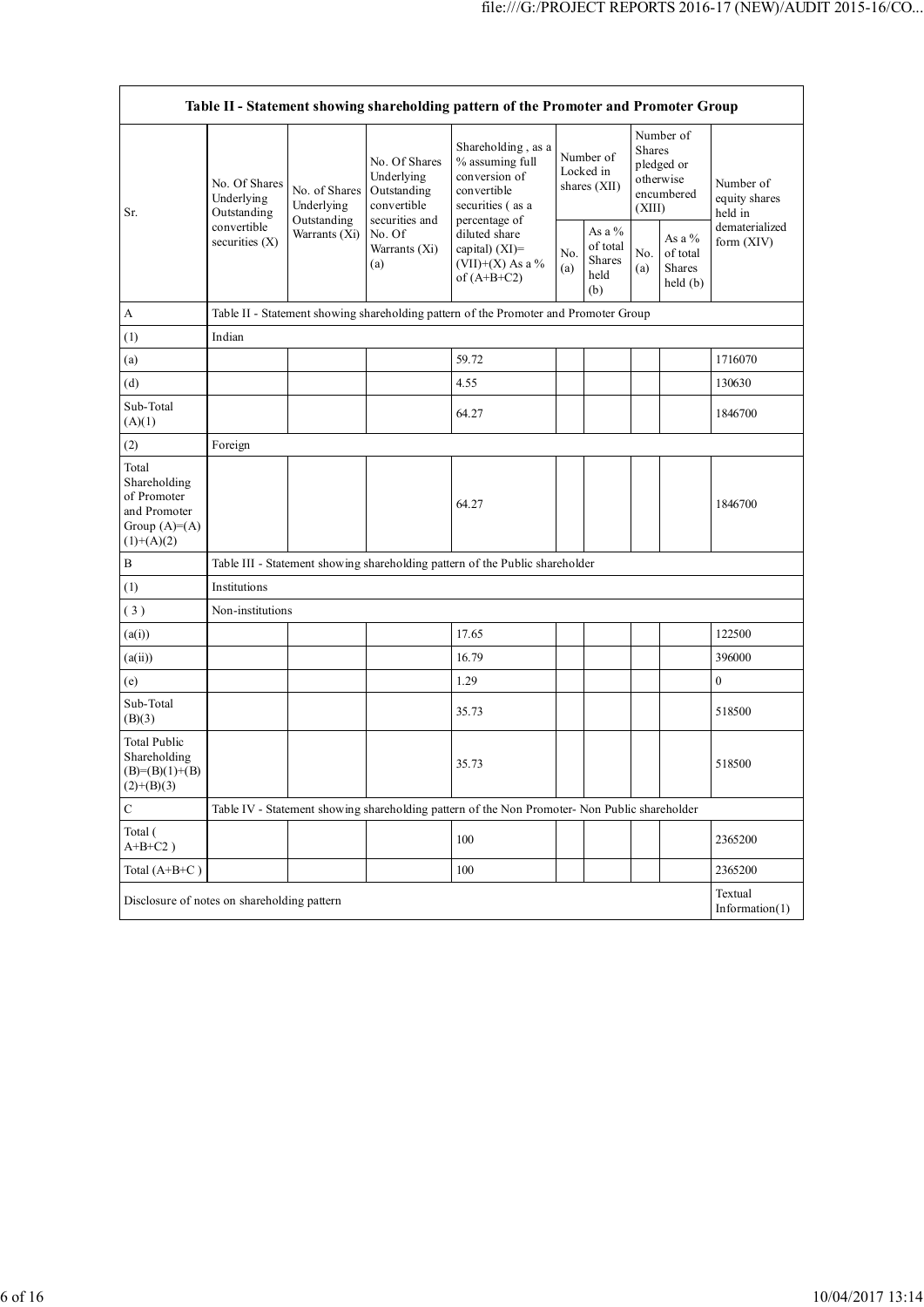| <b>Text Block</b>     |                                                                                                                                                                                                                                        |  |  |  |  |  |
|-----------------------|----------------------------------------------------------------------------------------------------------------------------------------------------------------------------------------------------------------------------------------|--|--|--|--|--|
| Textual Information() | The Company has forfeited 2138400 Equity Shares in the Meeting of Board of Directors held on<br>24-03-2001 in terms of Articles of Association of the Company in consequences of having failed to<br>pay Calls due thereon 12/03/2001. |  |  |  |  |  |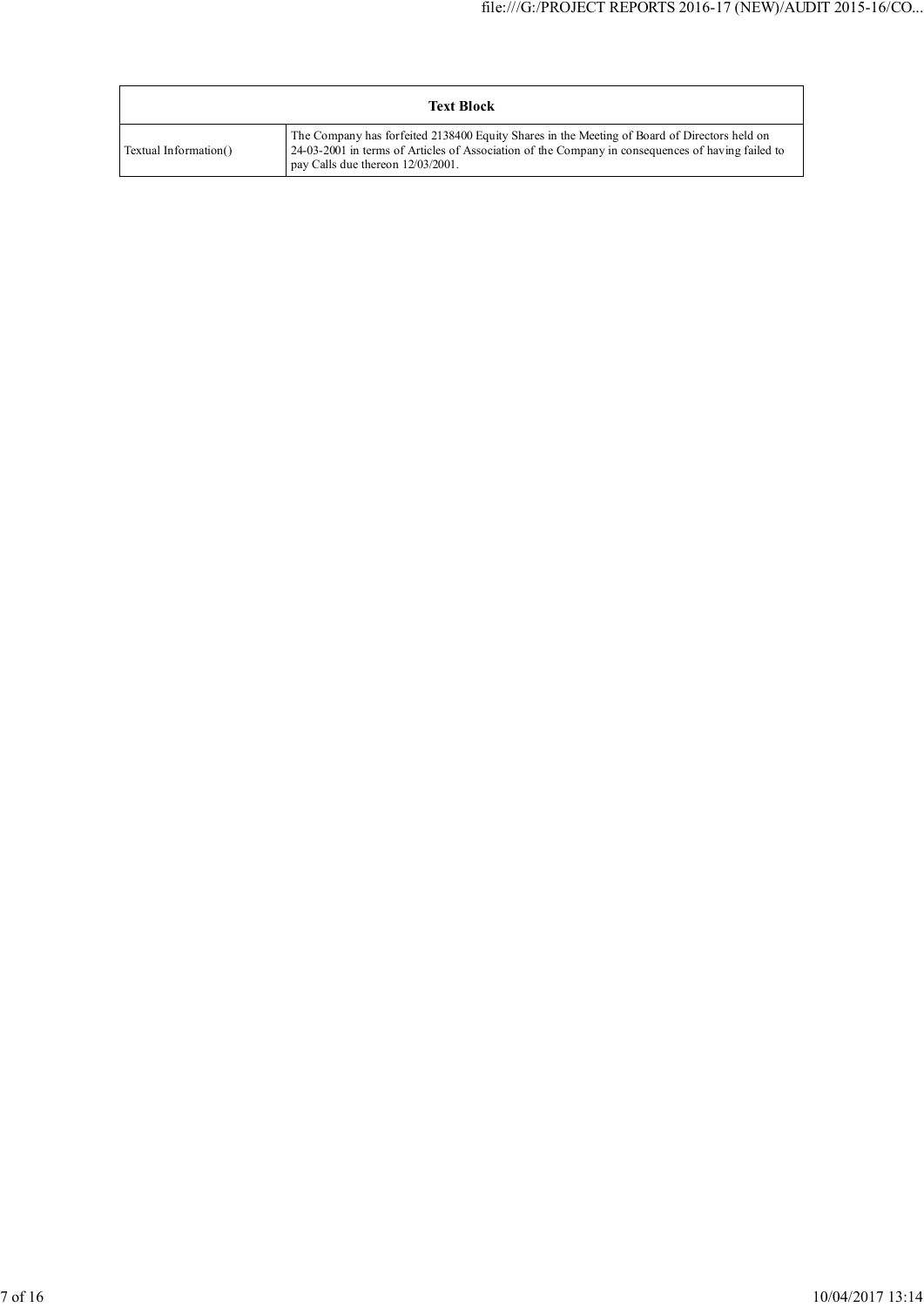| Individuals/Hindu undivided Family                                                                                                                                                       |                                |                                 |                       |                                |                                 |                               |                               |  |  |
|------------------------------------------------------------------------------------------------------------------------------------------------------------------------------------------|--------------------------------|---------------------------------|-----------------------|--------------------------------|---------------------------------|-------------------------------|-------------------------------|--|--|
| Searial No.                                                                                                                                                                              | $\mathbf{1}$                   | $\sqrt{2}$                      | $\mathfrak z$         | $\overline{4}$                 | 5                               | 6                             | $\tau$                        |  |  |
| Name of the<br>Shareholders (I)                                                                                                                                                          | <b>SUNIL</b><br><b>CHANDRA</b> | <b>SUDHIR</b><br><b>CHANDRA</b> | <b>VIJAY</b><br>LAXMI | <b>KRISHAN</b><br><b>KUMAR</b> | <b>KAVITA</b><br><b>CHANDRA</b> | <b>ALKA</b><br><b>CHANDRA</b> | <b>NIRMAL</b><br><b>GUPTA</b> |  |  |
| PAN(II)                                                                                                                                                                                  | AANPC8847J                     | AAUPC9656N                      | ABXPL6367K            | ADEPG1228K                     | ABAPC8691G                      | AARPC3643G                    | ABSPG8910E                    |  |  |
| No. of fully paid up<br>equity shares held<br>(IV)                                                                                                                                       | 315910                         | 300460                          | 451500                | 141500                         | 310600                          | 121100                        | 60000                         |  |  |
| No. Of Partly<br>paid-up equity<br>shares held (V)                                                                                                                                       | $\boldsymbol{0}$               | $\boldsymbol{0}$                | $\boldsymbol{0}$      | $\boldsymbol{0}$               | $\boldsymbol{0}$                | $\boldsymbol{0}$              | $\boldsymbol{0}$              |  |  |
| No. Of shares<br>underlying<br>Depository<br>Receipts (VI)                                                                                                                               |                                |                                 |                       |                                |                                 |                               |                               |  |  |
| Total nos. shares<br>$\text{held}(\text{VII}) =$<br>$(IV)+(V)+(VI)$                                                                                                                      | 315910                         | 300460                          | 451500                | 141500                         | 310600                          | 121100                        | 60000                         |  |  |
| Shareholding as a<br>% of total no. of<br>shares (calculated<br>as per SCRR,<br>1957) (VIII) As a<br>% of $(A+B+C2)$                                                                     | 10.99                          | 10.46                           | 15.71                 | 4.92                           | 10.81                           | 4.21                          | 2.09                          |  |  |
| Number of Voting Rights held in each class of securities (IX)                                                                                                                            |                                |                                 |                       |                                |                                 |                               |                               |  |  |
| Class eg:X                                                                                                                                                                               | 315910                         | 300460                          | 451500                | 141500                         | 310600                          | 121100                        | 60000                         |  |  |
| Class eg:y                                                                                                                                                                               |                                |                                 |                       |                                |                                 |                               |                               |  |  |
| Total                                                                                                                                                                                    | 315910                         | 300460                          | 451500                | 141500                         | 310600                          | 121100                        | 60000                         |  |  |
| Total as a % of<br>Total Voting rights                                                                                                                                                   | 10.99                          | 10.46                           | 15.71                 | 4.92                           | 10.81                           | 4.21                          | 2.09                          |  |  |
| No. Of Shares<br>Underlying<br>Outstanding<br>convertible<br>securities $(X)$                                                                                                            |                                |                                 |                       |                                |                                 |                               |                               |  |  |
| No. of Shares<br>Underlying<br>Outstanding<br>Warrants (Xi)                                                                                                                              |                                |                                 |                       |                                |                                 |                               |                               |  |  |
| No. Of Shares<br>Underlying<br>Outstanding<br>convertible<br>securities and No.<br>Of Warrants (Xi)<br>(a)                                                                               |                                |                                 |                       |                                |                                 |                               |                               |  |  |
| Shareholding, as a<br>% assuming full<br>conversion of<br>convertible<br>securities (as a<br>percentage of<br>diluted share<br>capital) (XI)=<br>$(VII)+(Xi)(a)$ As a<br>% of $(A+B+C2)$ | 10.99                          | 10.46                           | 15.71                 | 4.92                           | 10.81                           | 4.21                          | 2.09                          |  |  |
| Number of Locked in shares (XII)                                                                                                                                                         |                                |                                 |                       |                                |                                 |                               |                               |  |  |
| No. (a)                                                                                                                                                                                  |                                |                                 |                       |                                |                                 |                               |                               |  |  |
| As a % of total<br>Shares held (b)                                                                                                                                                       |                                |                                 |                       |                                |                                 |                               |                               |  |  |
| Number of Shares pledged or otherwise encumbered (XIII)                                                                                                                                  |                                |                                 |                       |                                |                                 |                               |                               |  |  |
| No. (a)                                                                                                                                                                                  |                                |                                 |                       |                                |                                 |                               |                               |  |  |
| As a % of total<br>Shares held (b)                                                                                                                                                       |                                |                                 |                       |                                |                                 |                               |                               |  |  |
| Number of equity<br>shares held in<br>dematerialized<br>form $(XIV)$                                                                                                                     | 315910                         | 300460                          | 451500                | 141500                         | 310600                          | 121100                        | 60000                         |  |  |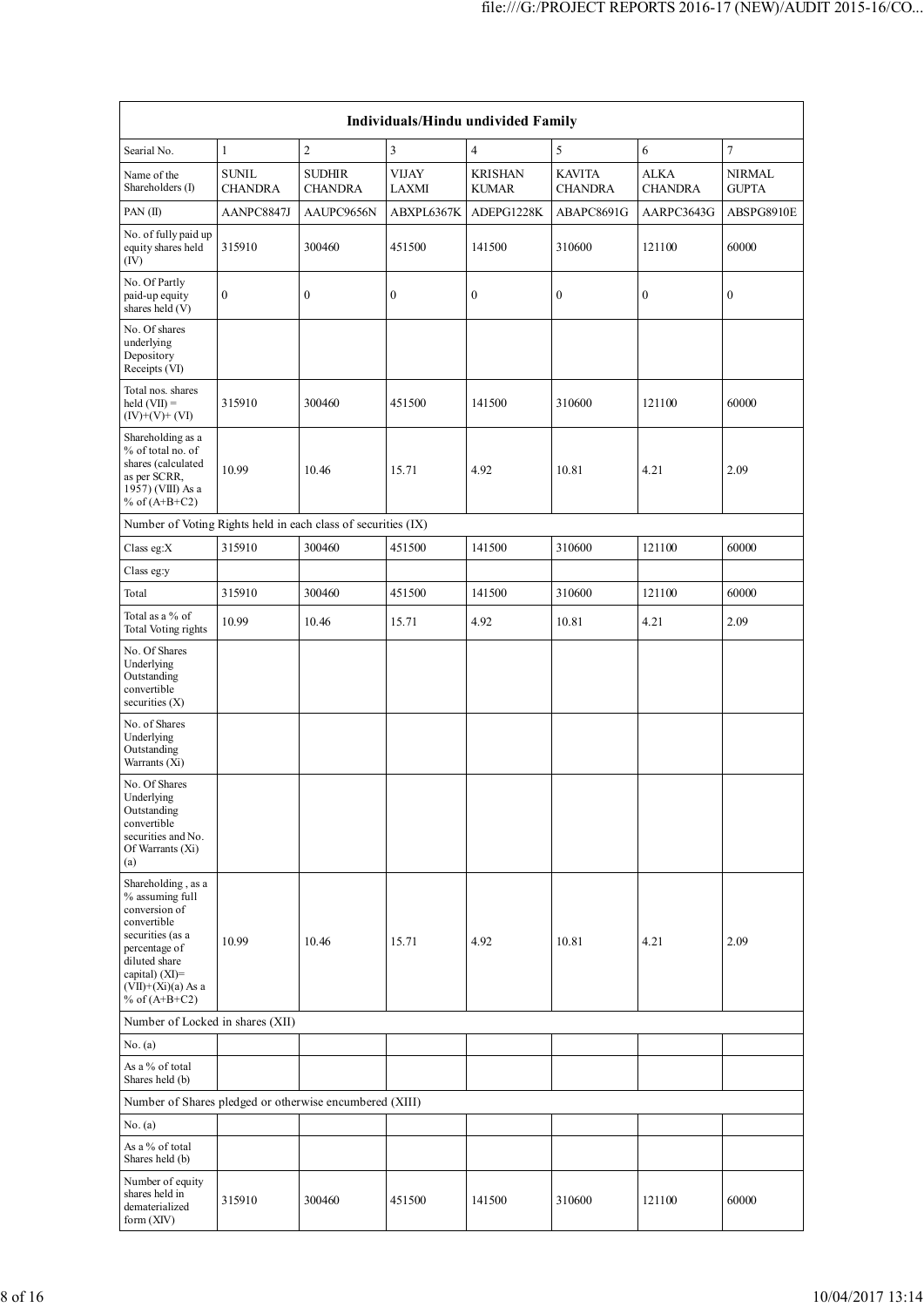| Reason for not providing PAN    |  |  |  |  |  |  |  |
|---------------------------------|--|--|--|--|--|--|--|
| Reason for not<br>providing PAN |  |  |  |  |  |  |  |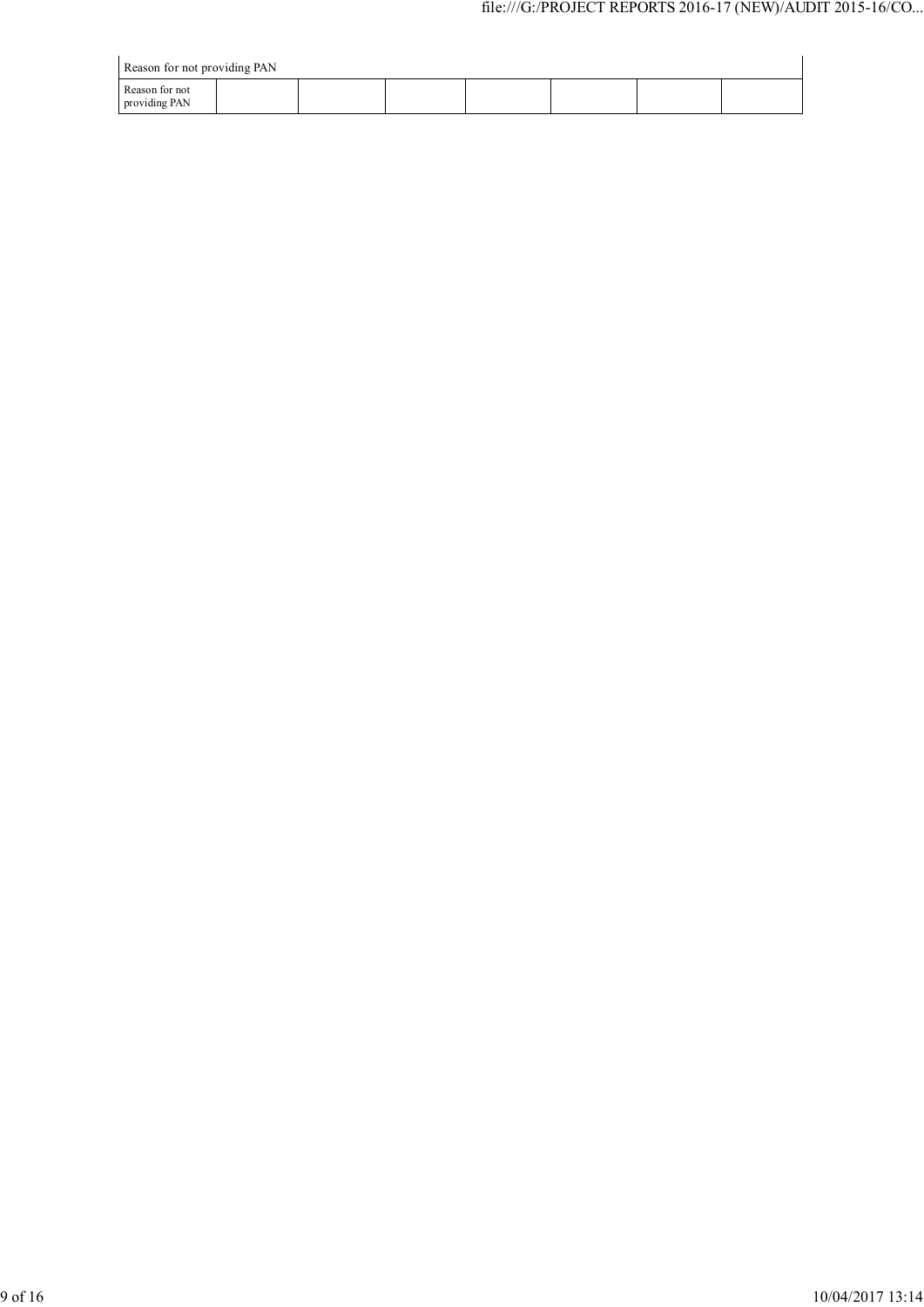| Individuals/Hindu undivided Family                                                                                                                                                          |                                                               |                       |  |  |  |  |  |
|---------------------------------------------------------------------------------------------------------------------------------------------------------------------------------------------|---------------------------------------------------------------|-----------------------|--|--|--|--|--|
| Searial No.                                                                                                                                                                                 | 8                                                             |                       |  |  |  |  |  |
| Name of the<br>Shareholders (I)                                                                                                                                                             | <b>SMRITI GUPTA</b>                                           | Click here to go back |  |  |  |  |  |
| PAN $(II)$                                                                                                                                                                                  | AHHPG8027H                                                    | Total                 |  |  |  |  |  |
| No. of fully paid up<br>equity shares held<br>(IV)                                                                                                                                          | 15000                                                         | 1716070               |  |  |  |  |  |
| No. Of Partly<br>paid-up equity<br>shares held (V)                                                                                                                                          | $\boldsymbol{0}$                                              | $\boldsymbol{0}$      |  |  |  |  |  |
| No. Of shares<br>underlying<br>Depository<br>Receipts (VI)                                                                                                                                  |                                                               |                       |  |  |  |  |  |
| Total nos. shares<br>held $(VII) =$<br>$(IV)+(V)+(VI)$                                                                                                                                      | 15000                                                         | 1716070               |  |  |  |  |  |
| Shareholding as a<br>% of total no. of<br>shares (calculated<br>as per SCRR,<br>1957) (VIII) As a<br>% of $(A+B+C2)$                                                                        | 0.52                                                          | 59.72                 |  |  |  |  |  |
|                                                                                                                                                                                             | Number of Voting Rights held in each class of securities (IX) |                       |  |  |  |  |  |
| Class eg:X                                                                                                                                                                                  | 15000                                                         | 1716070               |  |  |  |  |  |
| Class eg:y                                                                                                                                                                                  |                                                               |                       |  |  |  |  |  |
| Total                                                                                                                                                                                       | 15000                                                         | 1716070               |  |  |  |  |  |
| Total as a % of<br>Total Voting rights                                                                                                                                                      | 0.52                                                          | 59.72                 |  |  |  |  |  |
| No. Of Shares<br>Underlying<br>Outstanding<br>convertible<br>securities (X)                                                                                                                 |                                                               |                       |  |  |  |  |  |
| No. of Shares<br>Underlying<br>Outstanding<br>Warrants (Xi)                                                                                                                                 |                                                               |                       |  |  |  |  |  |
| No. Of Shares<br>Underlying<br>Outstanding<br>convertible<br>securities and No.<br>Of Warrants $(Xi)$<br>(a)                                                                                |                                                               |                       |  |  |  |  |  |
| Shareholding, as a<br>% assuming full<br>conversion of<br>convertible<br>securities (as a<br>percentage of<br>diluted share<br>capital) $(XI)$ =<br>$(VII)+(Xi)(a)$ As a<br>% of $(A+B+C2)$ | 0.52                                                          | 59.72                 |  |  |  |  |  |
| Number of Locked in shares (XII)                                                                                                                                                            |                                                               |                       |  |  |  |  |  |
| No. (a)                                                                                                                                                                                     |                                                               |                       |  |  |  |  |  |
| As a % of total<br>Shares held (b)                                                                                                                                                          |                                                               |                       |  |  |  |  |  |
|                                                                                                                                                                                             | Number of Shares pledged or otherwise encumbered (XIII)       |                       |  |  |  |  |  |
| No. (a)<br>As a % of total                                                                                                                                                                  |                                                               |                       |  |  |  |  |  |
| Shares held (b)<br>Number of equity<br>shares held in<br>dematerialized<br>form $(XIV)$                                                                                                     | 15000                                                         | 1716070               |  |  |  |  |  |
| Reason for not providing PAN                                                                                                                                                                |                                                               |                       |  |  |  |  |  |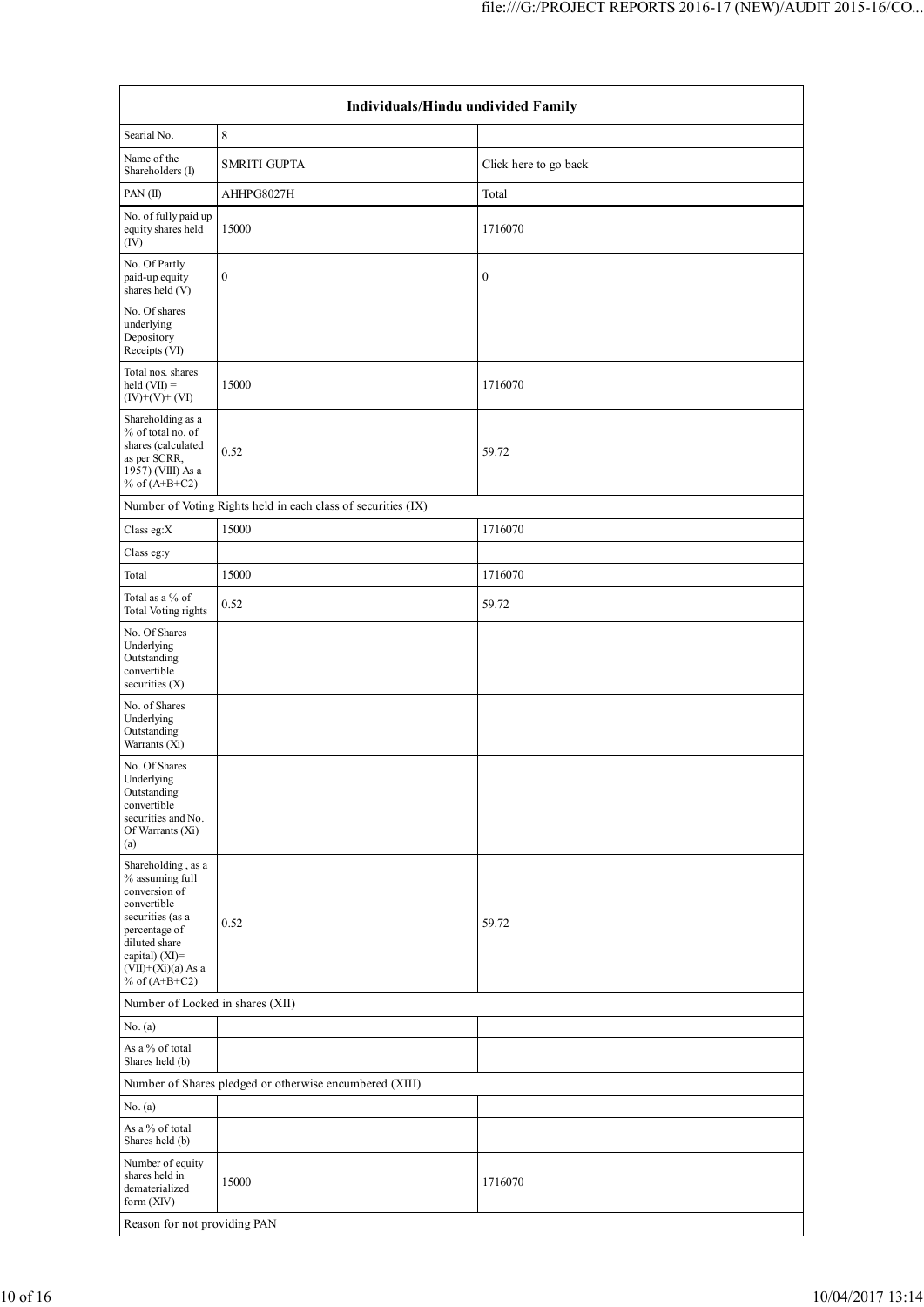| Reason for not<br>providing PAN<br>ັ |  |
|--------------------------------------|--|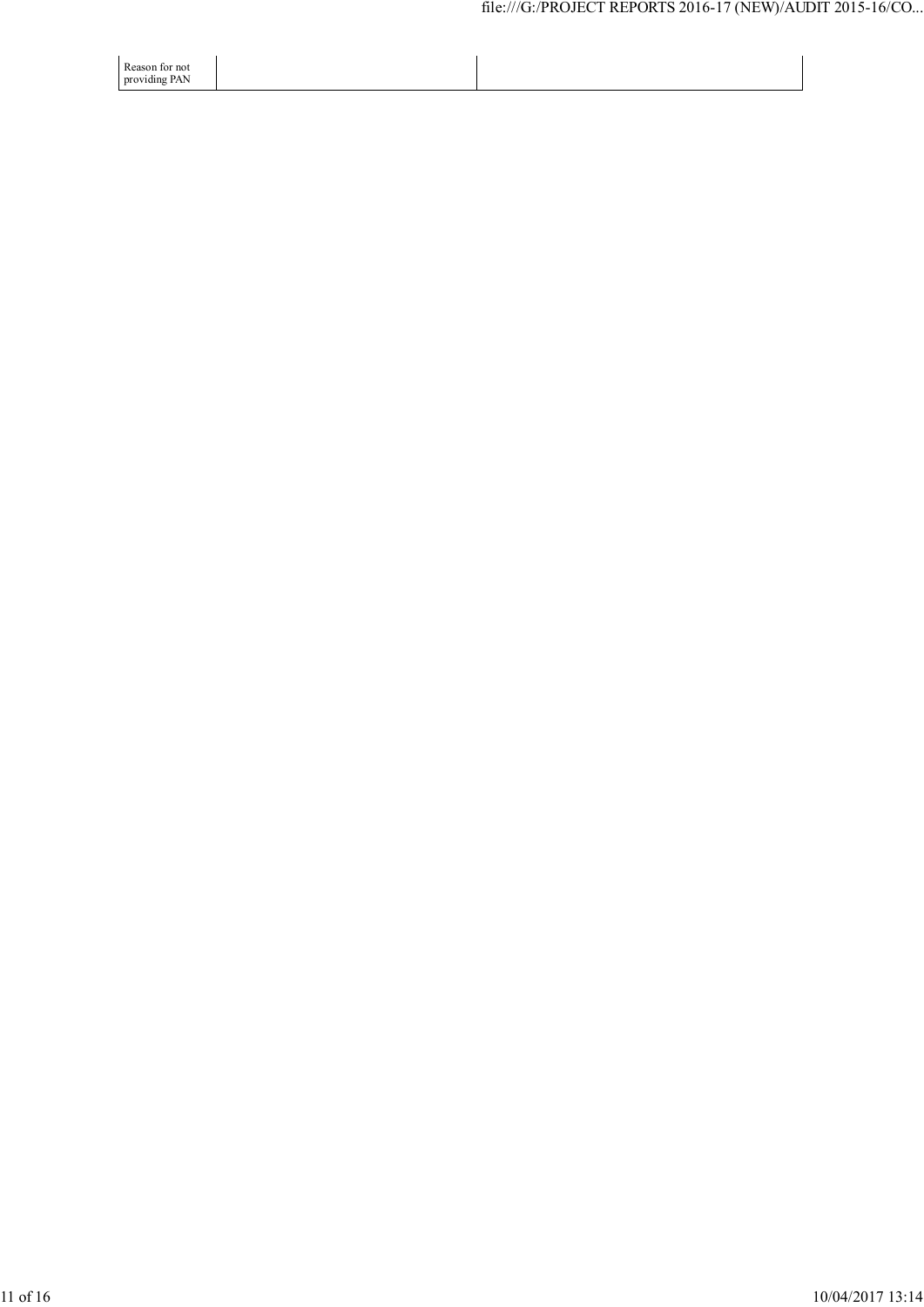| Any Other (specify)                                                                                                                                                                     |                                                               |                       |  |  |  |  |  |  |
|-----------------------------------------------------------------------------------------------------------------------------------------------------------------------------------------|---------------------------------------------------------------|-----------------------|--|--|--|--|--|--|
| Searial No.                                                                                                                                                                             | $\mathbf{1}$                                                  |                       |  |  |  |  |  |  |
| Category                                                                                                                                                                                | Bodies Corporate                                              | Click here to go back |  |  |  |  |  |  |
| Name of the<br>Shareholders (I)                                                                                                                                                         | CHANDERPUR INDUSTRIES PVT LTD                                 |                       |  |  |  |  |  |  |
| PAN $(II)$                                                                                                                                                                              | AABCS7654Q                                                    | Total                 |  |  |  |  |  |  |
| No. of the<br>Shareholders (I)                                                                                                                                                          | 1                                                             | 1                     |  |  |  |  |  |  |
| No. of fully paid up<br>equity shares held<br>(IV)                                                                                                                                      | 130630                                                        | 130630                |  |  |  |  |  |  |
| No. Of Partly<br>paid-up equity<br>shares held (V)                                                                                                                                      | $\boldsymbol{0}$                                              | $\boldsymbol{0}$      |  |  |  |  |  |  |
| No. Of shares<br>underlying<br>Depository<br>Receipts (VI)                                                                                                                              |                                                               |                       |  |  |  |  |  |  |
| Total nos. shares<br>held $(VII) =$<br>$(IV)+(V)+(VI)$                                                                                                                                  | 130630                                                        | 130630                |  |  |  |  |  |  |
| Shareholding as a<br>% of total no. of<br>shares (calculated<br>as per SCRR,<br>1957) (VIII) As a<br>% of $(A+B+C2)$                                                                    | 4.55                                                          | 4.55                  |  |  |  |  |  |  |
|                                                                                                                                                                                         | Number of Voting Rights held in each class of securities (IX) |                       |  |  |  |  |  |  |
| Class eg: X                                                                                                                                                                             | 130630                                                        | 130630                |  |  |  |  |  |  |
| Class eg:y                                                                                                                                                                              |                                                               |                       |  |  |  |  |  |  |
| Total                                                                                                                                                                                   | 130630                                                        | 130630                |  |  |  |  |  |  |
| Total as a % of<br>Total Voting rights                                                                                                                                                  | 4.55                                                          | 4.55                  |  |  |  |  |  |  |
| No. Of Shares<br>Underlying<br>Outstanding<br>convertible<br>securities (X)                                                                                                             |                                                               |                       |  |  |  |  |  |  |
| No. of Shares<br>Underlying<br>Outstanding<br>Warrants (Xi)                                                                                                                             |                                                               |                       |  |  |  |  |  |  |
| No. Of Shares<br>Underlying<br>Outstanding<br>convertible<br>securities and No.<br>Of Warrants (Xi)<br>(a)                                                                              |                                                               |                       |  |  |  |  |  |  |
| Shareholding, as a<br>% assuming full<br>conversion of<br>convertible<br>securities (as a<br>percentage of<br>diluted share<br>capital) $(XI)$ =<br>$(VII)+(X)$ As a %<br>of $(A+B+C2)$ | 4.55                                                          | 4.55                  |  |  |  |  |  |  |
| Number of Locked in shares (XII)                                                                                                                                                        |                                                               |                       |  |  |  |  |  |  |
| No. (a)                                                                                                                                                                                 |                                                               |                       |  |  |  |  |  |  |
| As a % of total<br>Shares held (b)                                                                                                                                                      |                                                               |                       |  |  |  |  |  |  |
|                                                                                                                                                                                         | Number of Shares pledged or otherwise encumbered (XIII)       |                       |  |  |  |  |  |  |
| No. (a)                                                                                                                                                                                 |                                                               |                       |  |  |  |  |  |  |
| As a % of total<br>Shares held (b)                                                                                                                                                      |                                                               |                       |  |  |  |  |  |  |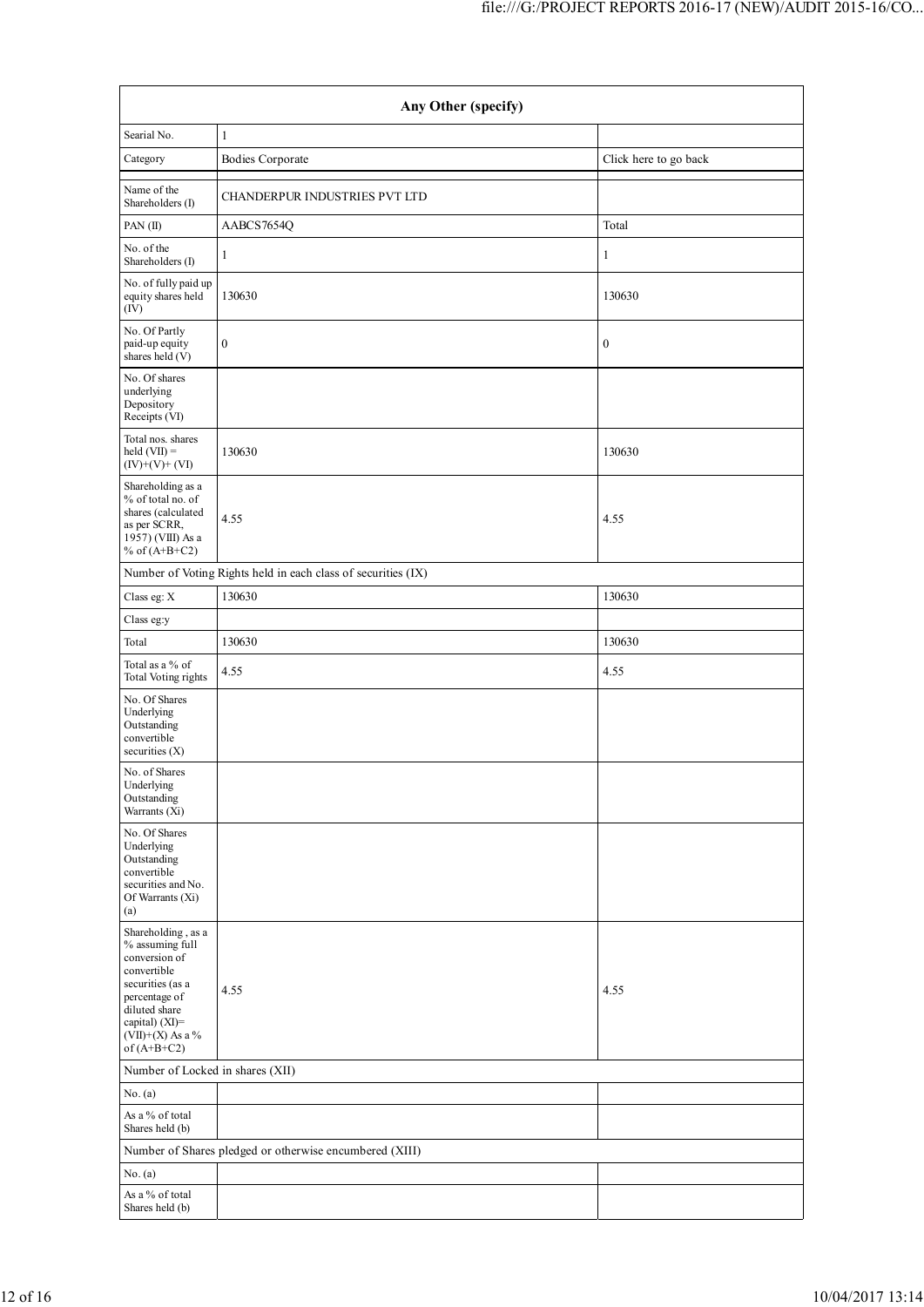| Number of equity<br>shares held in<br>dematerialized<br>form $(XIV)$ | 130630 | 130630 |
|----------------------------------------------------------------------|--------|--------|
| Reason for not<br>providing PAN                                      |        |        |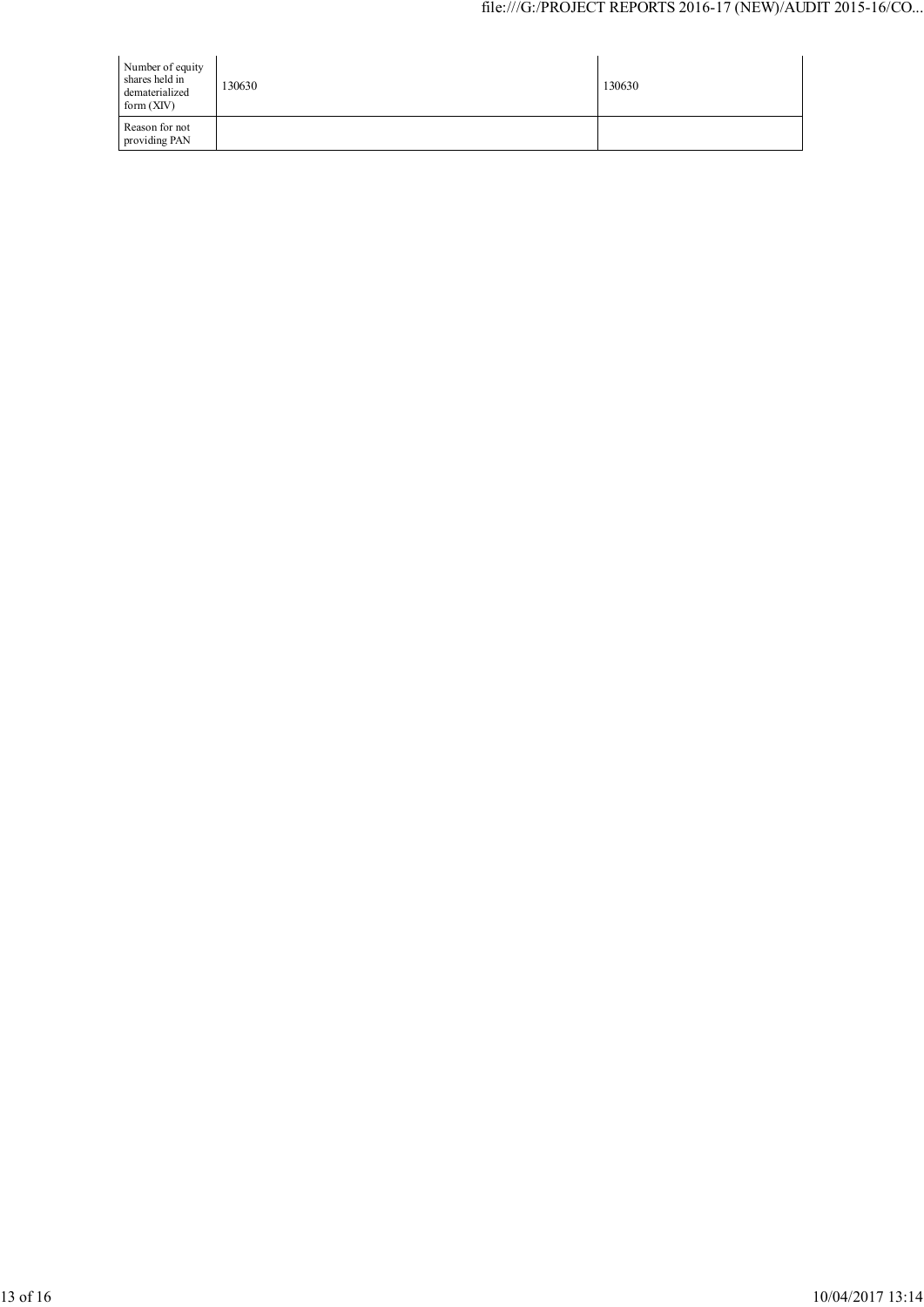| Any Other (specify)                                                                                                                                                                     |                                                               |                       |  |
|-----------------------------------------------------------------------------------------------------------------------------------------------------------------------------------------|---------------------------------------------------------------|-----------------------|--|
| Searial No.                                                                                                                                                                             | $\mathbf{1}$                                                  |                       |  |
| Category                                                                                                                                                                                | <b>Bodies Corporate</b>                                       |                       |  |
| Category / More<br>than 1 percentage                                                                                                                                                    | More than 1 percentage of shareholding                        |                       |  |
| Name of the<br>Shareholders (I)                                                                                                                                                         | RELIANT FINLEASE PRIVATE LIMTIED                              | Click here to go back |  |
| PAN(II)                                                                                                                                                                                 | AAACR6010L                                                    | Total                 |  |
| No. of the<br>Shareholders (I)                                                                                                                                                          | 1                                                             | $\boldsymbol{0}$      |  |
| No. of fully paid up<br>equity shares held<br>(IV)                                                                                                                                      | 33200                                                         | $\boldsymbol{0}$      |  |
| No. Of Partly<br>paid-up equity<br>shares held (V)                                                                                                                                      | $\boldsymbol{0}$                                              | $\boldsymbol{0}$      |  |
| No. Of shares<br>underlying<br>Depository<br>Receipts (VI)                                                                                                                              |                                                               |                       |  |
| Total nos. shares<br>held $(VII) =$<br>$(IV)+(V)+(VI)$                                                                                                                                  | 33200                                                         | $\boldsymbol{0}$      |  |
| Shareholding as a<br>% of total no. of<br>shares (calculated<br>as per SCRR,<br>1957) (VIII) As a<br>% of $(A+B+C2)$                                                                    | 1.16                                                          | $\boldsymbol{0}$      |  |
|                                                                                                                                                                                         | Number of Voting Rights held in each class of securities (IX) |                       |  |
| Class eg: X                                                                                                                                                                             | 33200                                                         | $\boldsymbol{0}$      |  |
| Class eg:y                                                                                                                                                                              |                                                               |                       |  |
| Total                                                                                                                                                                                   | 33200                                                         | $\boldsymbol{0}$      |  |
| Total as a % of<br>Total Voting rights                                                                                                                                                  | 1.16                                                          | $\boldsymbol{0}$      |  |
| No. Of Shares<br>Underlying<br>Outstanding<br>convertible<br>securities $(X)$                                                                                                           |                                                               |                       |  |
| No. of Shares<br>Underlying<br>Outstanding<br>Warrants (Xi)                                                                                                                             |                                                               |                       |  |
| No. Of Shares<br>Underlying<br>Outstanding<br>convertible<br>securities and No.<br>Of Warrants (Xi)<br>(a)                                                                              |                                                               |                       |  |
| Shareholding, as a<br>% assuming full<br>conversion of<br>convertible<br>securities (as a<br>percentage of<br>diluted share<br>capital) $(XI)$ =<br>$(VII)+(X)$ As a %<br>of $(A+B+C2)$ | 1.16                                                          | $\boldsymbol{0}$      |  |
| Number of Locked in shares (XII)                                                                                                                                                        |                                                               |                       |  |
| No. (a)                                                                                                                                                                                 |                                                               |                       |  |
| As a % of total<br>Shares held (b)                                                                                                                                                      |                                                               |                       |  |
| Number of equity<br>shares held in<br>dematerialized<br>form (XIV)                                                                                                                      | $\boldsymbol{0}$                                              | $\boldsymbol{0}$      |  |
| Reason for not providing PAN                                                                                                                                                            |                                                               |                       |  |